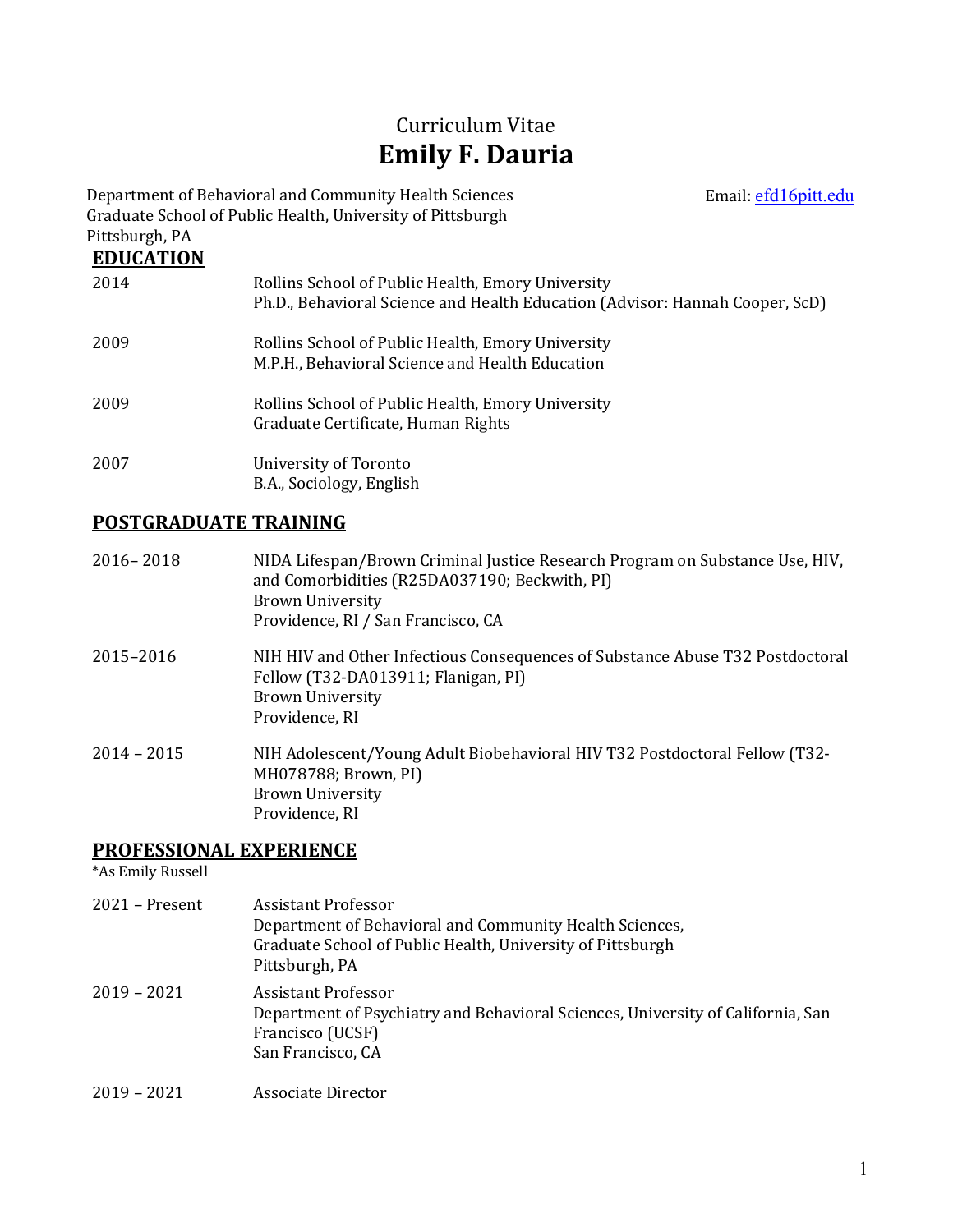|               | Juvenile Justice Behavioral Health Research Lab<br>Department of Psychiatry and Behavioral Sciences, UCSF<br>San Francisco, CA |
|---------------|--------------------------------------------------------------------------------------------------------------------------------|
| $2016 - 2019$ | Assistant Professional Researcher<br>Department of Psychiatry and Behavioral Sciences, UCSF<br>San Francisco, CA               |
| $2012 - 2014$ | NIMH Predoctoral National Research Service Award Fellow (F31 MH096630*)<br><b>Emory University</b><br>Atlanta, GA              |

## **HONORS AND AWARDS**

| $2017 - 2018$ | National Institutes of Health<br>Loan Repayment Program Award (Clinical Research)                                                                                                                                                                                                                                                              |
|---------------|------------------------------------------------------------------------------------------------------------------------------------------------------------------------------------------------------------------------------------------------------------------------------------------------------------------------------------------------|
| $2015 - 2017$ | National Institutes of Health<br>Loan Repayment Program Award (Clinical Research)                                                                                                                                                                                                                                                              |
| 2012          | Paper of the Year Award<br>American Journal of Public Health<br>Paper: Malebranche, D. M., Arriola, K. R. J., Jenkins, T., Dauria, E., & Patel, S. (2010).<br>Exploring the "bisexual bridge": A qualitative study of same sex disclosure and risk<br>behavior among Black bisexual men. American Journal of Public Health, 100(1):<br>159-64. |
| 2012          | Richard E. Letz Endowment Fund for Dissertation Research<br>Rollins School of Public Health, Emory University                                                                                                                                                                                                                                  |
| 2012          | Professional Development Support Research Award<br>Laney Graduate School, Emory University                                                                                                                                                                                                                                                     |
| 2007          | Community Based Research Award of Merit, The Toronto Teen Survey<br>Center for Urban Health Initiatives, University of Toronto                                                                                                                                                                                                                 |

## **RESEARCH FUNDING**

| <b>ACTIVE</b><br>$2020$ – Present | National Institute on Drug Abuse<br>Project Title: Project kINSHIP: Peer navigators addressing Intersectional Stigma to<br>improve HIV Prevention among criminal justice involved women (R34)<br>Role: PI |
|-----------------------------------|-----------------------------------------------------------------------------------------------------------------------------------------------------------------------------------------------------------|
| $2020$ – Present                  | National Institutes of Mental Health<br>Project Title: Foster Care Mental Health Family Navigator (R34)<br>Role: Co-I                                                                                     |
| $2020$ – Present                  | California HIV/AIDS Research Program<br>Project Title: Jail Health Consumer Preferences for HIV Prevention and Substance Use<br>Disorder Treatment                                                        |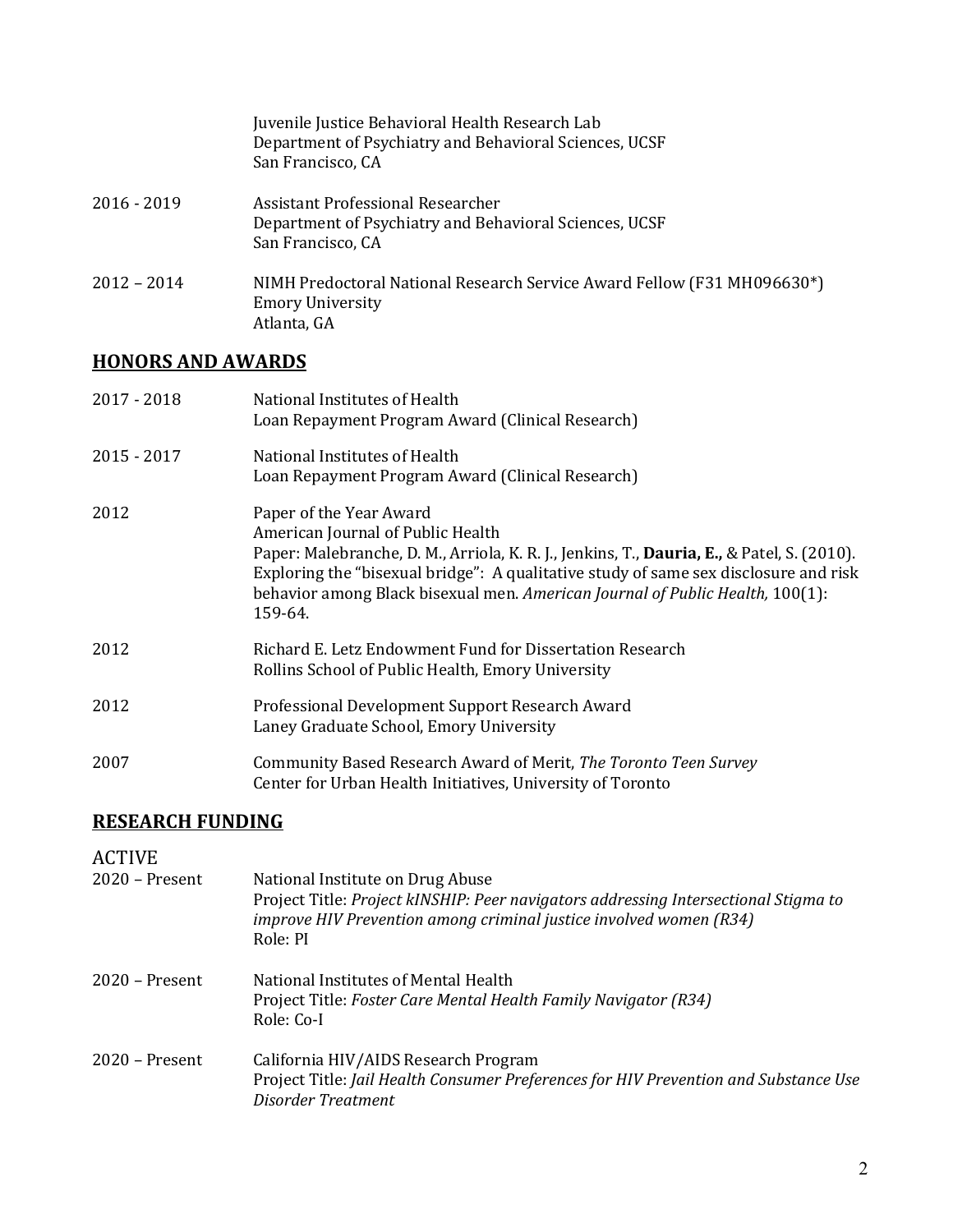|                                | Role: Co-I                                                                                                                                                                                                                                                                                                                     |
|--------------------------------|--------------------------------------------------------------------------------------------------------------------------------------------------------------------------------------------------------------------------------------------------------------------------------------------------------------------------------|
| <b>INACTIVE</b><br>2019 - 2021 | Contra Costa County's Alliance to End Abuse<br>Project Title: A Local Evaluation of the Expansion of the Domestic Violence Homicide<br>Prevention Demonstration Initiative (DVHPDI) in Contra Costa County, CA<br>Role: PI                                                                                                     |
| 2018 - 2021                    | Substance Abuse and Mental Health Services Administration (SAMHSA)<br>Project Title: Project HOUDINI LINK: Hospital Opioid Use Disorder treatment<br><b>INItiation and LINKage to care</b><br>Role: Co-I                                                                                                                       |
| 2019 - 2021                    | Presidio Giving Circle<br>Project Title: A Family Mental Health Navigator Model for Publicly Insured Youth<br>and Families<br>Role: Co-I                                                                                                                                                                                       |
| $2016 - 2020$                  | Lifespan/Brown Criminal Justice Research Training Program Pilot Award<br>Lifespan/Brown Criminal Justice Research Training Program on Substance Use,<br>HIV, and Comorbidities<br>Project Title: Individual and Systems-Level Factors Shaping HIV/STI Risk Among<br><b>Emerging Adults on Probation in Ukraine</b><br>Role: PI |
| $2017 - 2019$                  | Office of Violence Against Women, Department of Justice<br>Subcontract from Contra Costa County's Alliance to End Abuse<br>Project Title: Evaluation of the Domestic Violence Homicide Prevention<br>Demonstration Initiative (DVHPDI)<br>Role: Co-PI                                                                          |
| $2016 - 2017$                  | Center for AIDS Research (CFAR) Mentored Scientist Award<br>CFAR, Gladstone Institute of Virology & Immunology, University of California, San<br>Francisco,<br>Project Title: PrEP Awareness and Acceptability among Women Involved in the<br>Criminal Justice System<br>Role: PI                                              |
| $2012 - 2014$                  | National Research Service Award<br>National Institutes of Mental Health<br>Pre-doctoral student award (F31MH096630-01)<br>Dissertation: Male incarceration, the health care service environment and sexual<br>health<br>Role: PI                                                                                               |

## PENDING

Technology Enhanced Substance Use and HIV Service Navigation for Justice-Involved Young Adults (R34) Role: PI

Under Review at NIDA (submitted January 2021 [score: 31]; Advisory Council Review May 2021) Revised application to be submitted to NIDA May 7, 2021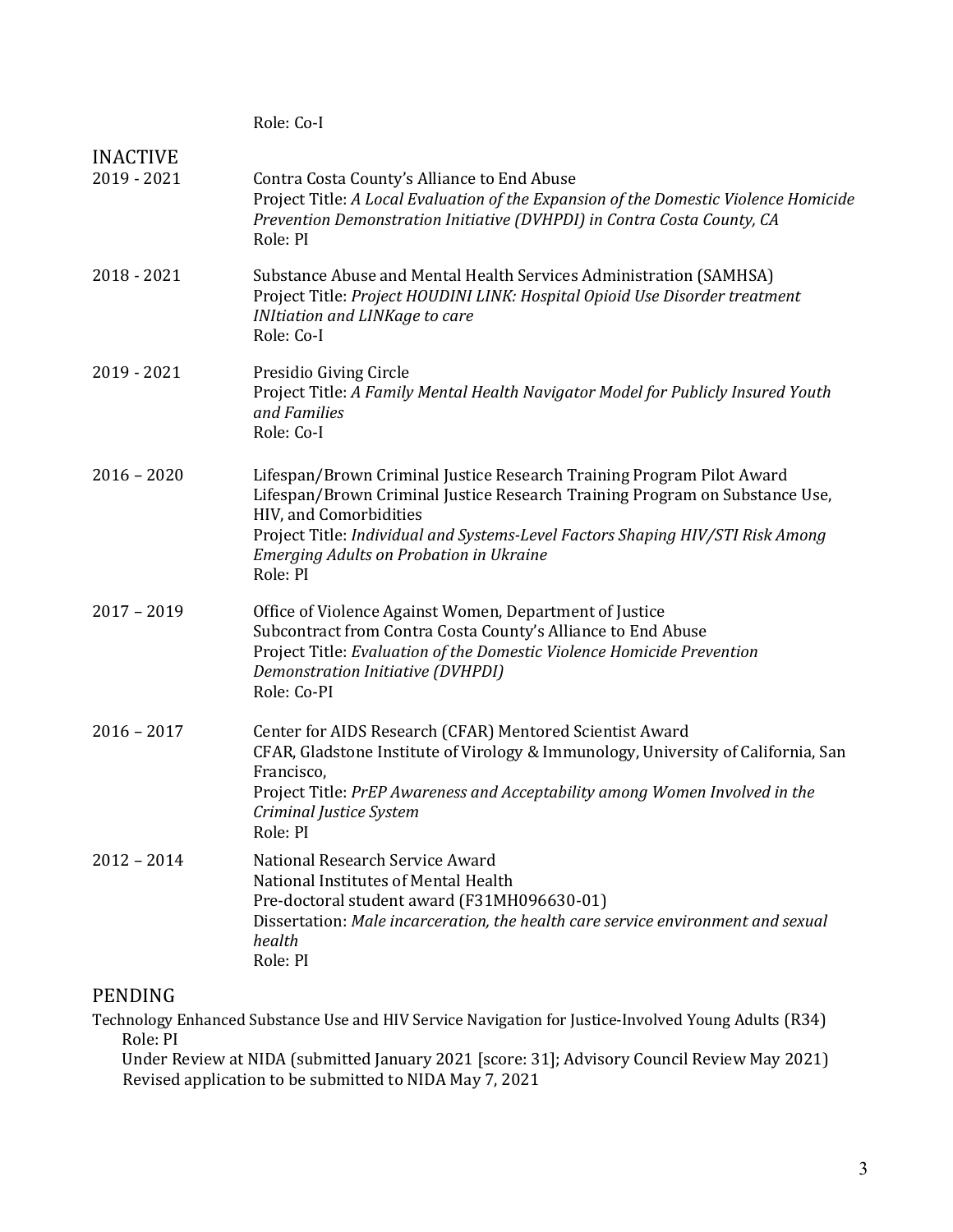A Randomized Controlled Trial of HOUDINI LINK 2.0 (Hospital Opioid Use Disorder treatment INItiation and LINKage to care)

Role: Co-I

Under Review at NIDA (submitted April 2021; Study Section Review in June 2021)

NOT AWARDED

Leveraging community-based criminal justice settings for COVID-19 vaccination implementation  $(R21)$  Role: PI

Submitted to NIAID (February 2021)

Multilevel factors shaping awareness of and access to  $PrEP$  among racial and ethnic minority youth (R21) Role: PI

Submitted to NIMH (January 2020)

(COVID-19 supplement) Adjunctive Coronavirus Vaccine Service Navigation for Justice-Involved Women Role: PI Submitted to NIDA (January 2021)

**PUBLICATIONS**

\*As Emily Russell ; ^ Mentee work

#### PEER-REVIEWED ARTICLES

- 1. Malebranche, D. M., Arriola, K. R. J., Jenkins, T., **Dauria, E.,** & Patel, S. (2010). Exploring the "bisexual bridge": A qualitative study of same sex disclosure and risk behavior among Black bisexual men. *American Journal of Public Health*, 100(1): 159-64.
- 2. **Russell, E.\***, Robinson, D.H.Z.R., Thompson, N.J., Perryman, J.P., Arriola, K.R.J. (2011). Distrust in the healthcare system and organ donation intentions among African Americans. *Journal of Community Health*, 37(1): 40-47.
- 3. **Russell, E.F.\***, Cooper, H., Kramer, M., Thompson, W.W., Arriola, K.J. (2011). Residential racial composition, spatial access to care, and breast cancer among women in Georgia. *Journal of Urban Health*, 88 (6): 1117-1129.
- 4. **Russell, E.F.\*,** Kramer, M., Cooper, H., Grabram-Mendola, S., Senior-Crosby, D., Arriola, K.R.J. (2012). Metropolitan area racial residential segregation, neighborhood racial composition, and breast cancer mortality. *Cancer Causes and Control*, 23(9): 1519-27.
- 5. Arriola, K.R.J., Robinson, D.H.Z., Perryman, J.P.P., Thompson, N.J., **Russell, E.F.\*** (2013). Project ACTS II: Organ donation education for African American adults. *Ethnicity & Disease*, 23(2): 230-237.
- 6. Des Jarlais, D., McKnight, C., Arasteh, K., Freelemyer, J., Perlman, D.C., Hagan, H., **Dauria, E.F.** Cooper, H.L.F. (2014). A perfect storm: crack cocaine, HSV-2 and HIV among non-injecting drug users in New York City. Substance Use and Misuse, 49(7): 783-792.
- 7. Green, T.C., Bratberg, J., **Dauria, E.F.,** Rich, J.D.. (2014) Responding to Opioid Overdose in Rhode Island: Where the Medical Community Has Gone and Where We Need to Go. *Rhode Island Medical Journal*, 97(10): 29-32.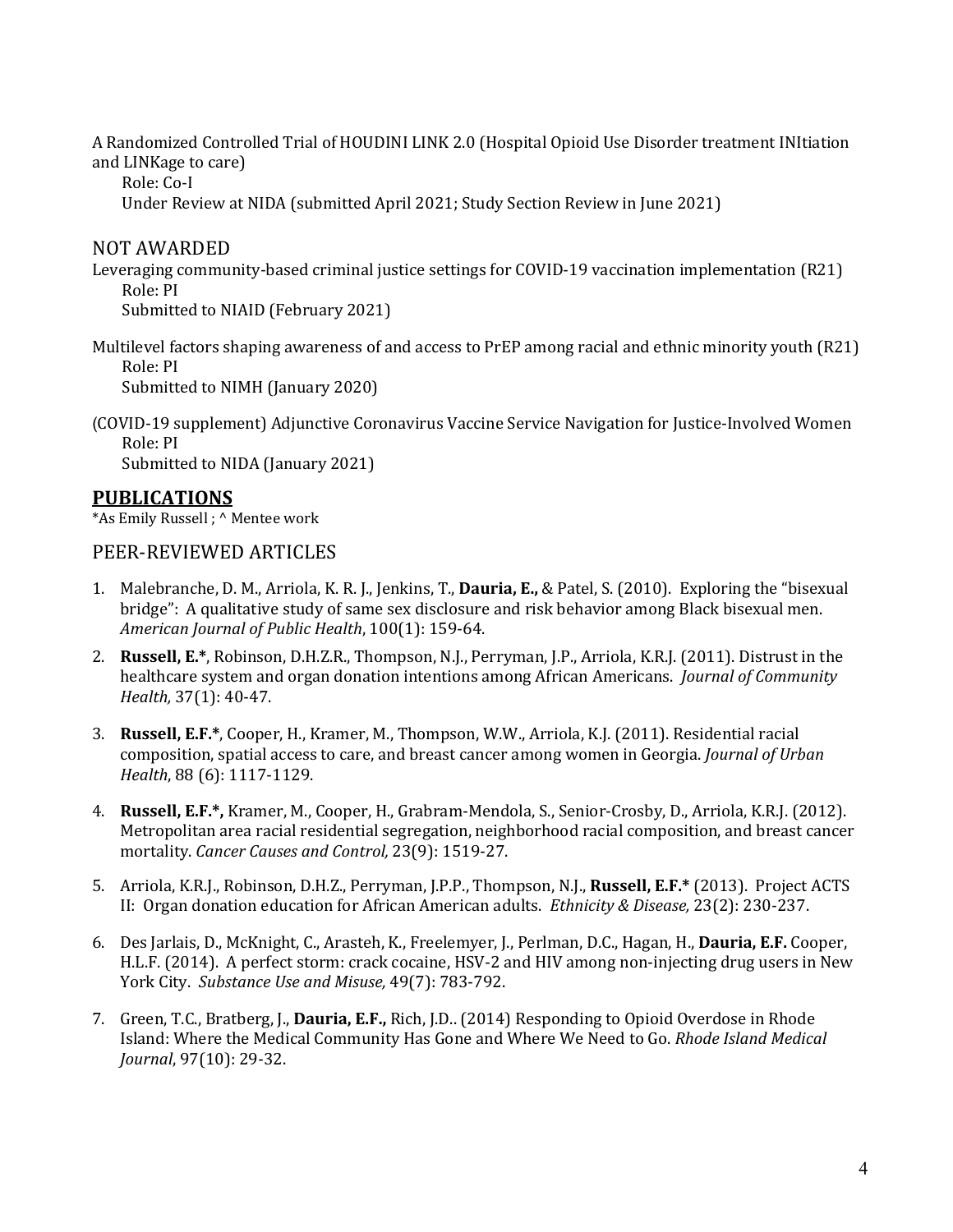- 8. Cooper, H.L.F., Linton, S., Haley, D.F., Kelley, M.E., **Dauria, E.F.,** Karnes, C.C., Ross, Z., Hunter-Jones, J., Renneker, K.K., del Rio, C., Adimora, A., Wingood, G.M., Rothenberg, R.R., Bonney, L.E. (2015) Changes in Exposure to Neighborhood Characteristics Are Associated with Sexual Network Characteristics in a Cohort of Adults Relocating from Public Housing. *AIDS and Behavior*, 49(7): 783-92.
- 9. Kegler, M., Honeycutt, S., Davis, M., **Dauria, E.F.,** Berg, C., Dove, C., Gamble, A., Hawkins, J.. (2015). Policy, Systems and Environmental Change in the Mississippi Delta: Considerations for Evaluation Design. *Health Education and Behavior*, 42(1S): 57S-66S.
- 10. **Dauria, E.F.,** Arriola, K.R.J., Elifson, K.W., Wingood, G., Cooper, H.L.F.. (2015). Male incarceration rates and the prevalence of Sexually Transmitted Infections: Results from a Longitudinal Analysis in a South-eastern City. Sexually Transmitted Diseases, 42(6): 324-328.
- 11. Cooper, H.L.F., Caruso, B., Barham, T., Embry, V., Dauria, E.F., Clark, C.D., Comfort, M.. (2015). Partner Incarceration and African-American Women's Sexual Relationships and Risk: A Longitudinal Qualitative Study. *Journal of Urban Health,* 92(3):527-547.
- 12. **Dauria, E.F.,** Elifson, K.W., Arriola, K.R.J., Wingood, G., Cooper, H.L.F.. (2015). Response to "What Can We Infer About Incarceration and STDs?". Sexually Transmitted Diseases, 42(7): 402.
- 13. Dauria, E.F., Oakley, L., Arriola, K.R.J., Elifson, K.W., Wingood, G., Cooper, H.L.F.. (2015). Collateral Consequences: Implications of male incarceration rates, imbalanced sex ratios and partner availability among heterosexual Black women. *Culture, Health and Sexuality*, 17(10): 1190-206.
- 14. Green, T.C., **Dauria, E.F.,** Bratberg, J., Davis, C.S., Walley, A.Y. (2015). Orienting Patients to Greater Opioid Safety: Pharmacy Based Naloxone. *Harm Reduction Journal*, 12 (25). DOI: 10.1186/s12954-015-0058-x.
- 15. Noska, A.J., Roberts, M.B., Sufrin, C., Stein, L.A.R., Beckwith, C.G., Rich, J., **Dauria, E.,** Clarke, J.G. (2016). History of Sex Exchange in Women With a History of Incarceration. *Journal of Healthcare for the Poor* and Underserved, 27 (2), 149-162.
- 16. Kemp, K., Tolou-Shams, M., Conrad, S., **Dauria, E.F.,** Neel, K., Brown, L. (2016) Suicidal ideation and attempts among court-involved, non-incarcerated youth. *Journal of Forensic Psychology Practice*, 16 (3), 1-13.
- 17. Linton, S.L., Cooper, H.L.F., Luo, R., Karnes, C.C., Renneker, K., Haley, D.F., **Dauria, E.F.,** Hunter-Jones, J., Ross, Z., Wingood, G., Adimora, A., Bonney, L., Rothenberg, R., (2017). Changing places and partners: longitudinal associations of neighborhood conditions with sexual network turnover among African American adults relocated from public housing in Atlanta, Georgia. Archives of Sexual *Behavior,* 46(4): 925-936.
- 18. Tolou-Shams, M., Dauria, E.F., Conrad, S., Kemp, K., Johnson, S., Brown, L. (2017). Outcomes of a Family-Based HIV Prevention Intervention for Substance Using Juvenile Offenders. *Journal of Substance Abuse Treatment,* (77): 115-125.
- 19. Brinkley-Rubenstein, Dauria, E., F., Tolou-Shams, M., Christopoulos, K., Chan, P.A., Beckwith, C.G., Parker, S., Meyer, J. (2018). The Path to Implementation of HIV Pre-exposure Prophylaxis for People Involved in Criminal Justice System. *Current HIV/AIDS Reports*, 15 (2): 93-95.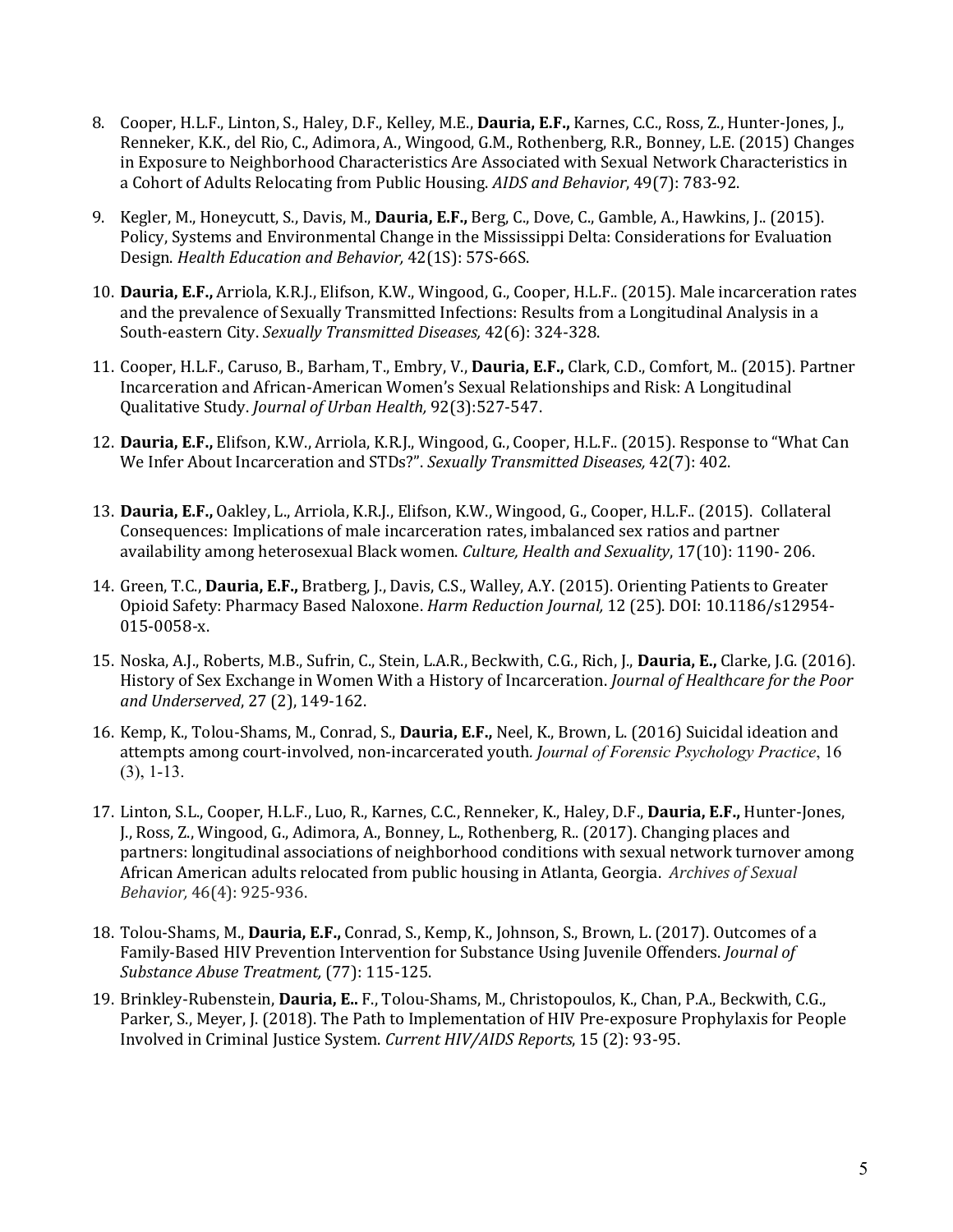- 20. Brinkley-Rubenstein, L., McKenzie, M., Macmadu, M., Zaller, N., **Dauria, E.,** Larney, S., Rich, J.. (2018). A randomized, open label trial of methadone continuation versus forced withdrawal in a combined US prison and jail: Findings at 12 months post-release. *Drug and Alcohol Dependence*, 184: 57-63.
- 21. **Dauria, E.F.,** Tolou-Shams, M., Skipalska, H., Bachmaha, M., Hodgdon, S. (2018). Outcomes of the "STEPS" HIV Prevention Training Program for Young Males in the Penitentiary Institution, Ukraine. *International Journal of Prisoner Health*, 14(2):101-108.
- 22. Hirschtritt, M.E., **Dauria, E.F.,** Marshall, B., Tolou-Shams, M. (2018). Sexual minority, justice-involved youth: a hidden population in need of integrated mental health, substance use, and sexual health services. *Journal of Adolescent Health*, 63(4): 421-428.
- 23. Loomis, B., Epstein, K., **Dauria, E.F.,** Dolce, L.. (2019). Implementing a Trauma-Informed Public Health System in San Francisco, California. *Health Education and Behavior*, 46 (2): 251-259.
- 24. Peterson, M., Nowotony, K., **Dauria, E.,** Arnold, T., Brinkley-Rubinstein, L.. (2019). Institutional distrust among gay, bisexual, and other men who have sex with men as a barrier to accessing preexposure prophylaxis (PrEP). AIDS Care, 31(3): 364-369.
- 25. Tam, C., **Dauria, E.F.,** Cook, M., Comfort, M., Ti, A., Tolou-Shams, M., (2019). Justice involvement and girls' sexual health: Directions for policy and practice. *Children and Youth Services Review,* 98: 278-283.
- 26. Tolou-Shams, M.. Harrison, A., Hirschtritt, M.E., Dauria, E., Barr-Walker, J. (2019). Substance use and HIV among Justice-Involved Youth: Intersecting Risks. *Current HIV/AIDS Report*, 16(1): 37-47.
- 27. Yonek, J., Dauria, E., Kemp, K., Koinis-Mitchell, D., Marshall, B., Tolou-Shams, M.. (2019). Factors Associated with Mental Health and Substance Use Treatment Services Use by Justice-Involved Youth. *Psychiatric Services,* 70(7): 586-595.
- 28. Tolou-Shams, M.. Brown, L.K., Marshall, B.D.L., **Dauria, E.,** Koinis-Mitchell, D., Kemp, K., Poindexter, B.. (2019). The Behavioral Health Needs of First-Time Offending Justice-Involved Youth: Substance Use, Sexual Risk and Mental Health. *Journal of Child and Adolescent Substance Abuse*, 28 (5): 291-303.
- 29. Aibana, O., **Dauria, E.F.,** Kiriazova, T., Makarenko, O., Bachmaha, M., Rybak, N., Flanigan, T.P., Petrenko, V., Becker, A.E., Murray, M.B.. (2020). Patients' perspectives of tuberculosis treatment challenges and barriers to treatment adherence in Ukraine: A qualitative study. *BMJ Global Health*, 10 (1).
- 30. Wurcel, A.G., Dauria, E.F., Zaller, N., Nijhawan, A., Beckwith, C., Nowotny, K., Brinkley-Rubinstein, L. 2020. Spotlight on Jails: COVID-19 Mitigation Policies Needed Now. *Clinical Infectious Diseases*, *71*(15), 891-892.
- 31. Dauria, E.F., Levine-Murray, A., Hill, S.V., Tolou-Shams, M., Christopoulos, K. (2021). Multilevel Factors Shaping Awareness of and Attitudes Towards Pre-Exposure Prophylaxis for HIV-Prevention among Criminal-Justice Involved Women. Archives of Sexual Behavior, 50(4):1743-1754.
- 32. Hill, S., Johnson, J., Rahman, F., **Dauria, E.F.,** Simpson, T., Elopre, L. (2021). Exploring Adults as Support Persons for Improved Pre-Exposure Prophylaxis for HIV among Select Adolescents and Young Adults in the Deep South. *PLoS One.:* 16(3): e0248858.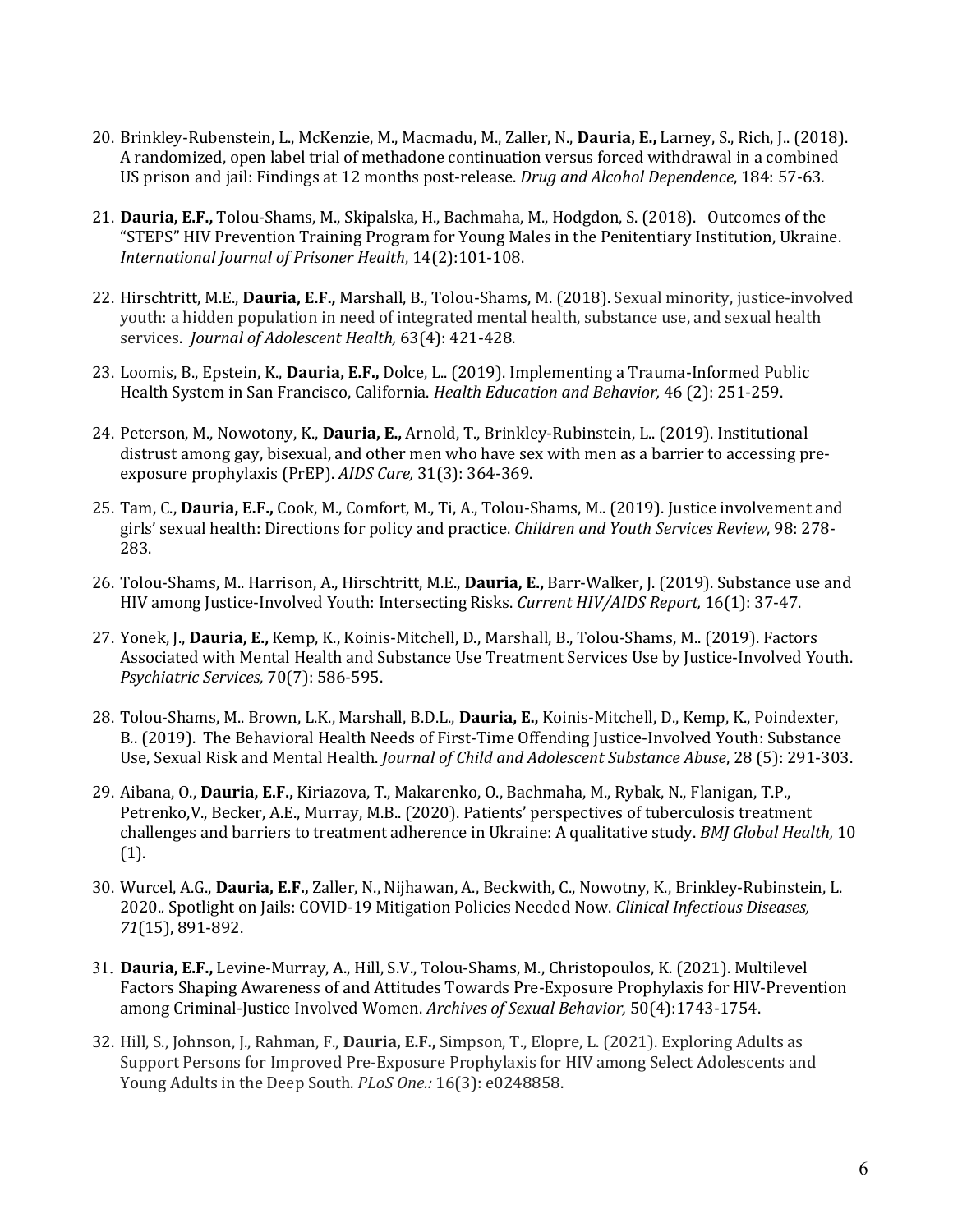- 33. Tolou-Shams, M., Folk, J. B, Marshall, B. D. L., Dauria, E., Kemp, K., Li, Y., Koinis-Mitchell, D., Brown, L. K. In Press. Predictors of cannabis use among first-time justice-involved youth: A Cohort study. *Drug and Alcohol Dependence,* Epub 2021 May 21.
- 34. Dauria, E.F., Gopalakrishnan, L., Madsen, A., Rodriguez, C., James, R., Sandoval-Beverly, R., Kim, S., Oleas, N.. (2021). Collaborative Approaches to Reduce Domestic Violence Related Homicide: Program Description, Impact, and Lessons Learned. The Behavior Therapist, 44 (5): 216-224.
- 35. Tolou-Shams, M., Dauria, E.F., Folk, J. B, Shumway, M., Marshall, B. D. L., Rizzo, C.J., Messina, N., Covington, S., Haack, L.M., Chaffee, T., D., Brown, L. K. 2021. VOICES: An Efficacious Gender and Trauma-Responsive Cannabis Use Intervention for Justice and School-Referred Girls with Lifetime Substance Use History. *Drug and Alcohol Dependence*, 228, 108934.
- 36. Ramos, L.M.C.,^ Delgadillo, J., Velez, S., **Dauria, E.,** Salas, J., & Tolou-Shams, M. *In Press.* Collecting Social Media Information in a Substance Use Intervention Trial with Substance-Using Adolescent Girls. *JMIR Formative Research.*
- 37. Dauria, E.F., Clemenzi-Allen, A., Nowotny, K., Brinkley-Rubinstein, L., Williams, B., Wurcel, A. In press. Increasing Availability of COVID-19 Vaccine in Older Adults Under Community Supervision. **International Journal of Prisoner Health.**
- 38. Tolou-Shams, M., Dauria, E.F., Rosen, R.. Clark, M.A., Spetz, J., Levine, A., Marshall, B.D.L., Folk, J.B., Gopalakrishnan, L., Nunn, A., and emPOWER'D Expert Consultant Panel. *In press.* Bringing Juvenile Justice and Public Health Systems Together to Meet the Sexual and Reproductive Health Needs of Justice-Involved Youth. *American Journal of Orthopsychiatry*.
- 39. Tolou-Shams, M., Folk, J. B., Holloway, E. D., Ordorica, C., **Dauria, E. F.,** Kemp, K., & Marshall., B. D. L.. *In press.* Psychiatric and Substance-Related Problems Predict Recidivism For First-Time Justice-Involved Youth. *Journal of the American Academy of Psychiatry and the Law.*

### BOOK CHAPTERS

- 1. Haley, D.F., Parker, K., **Dauria, E.F.**, Root, C., Ruel, E., Oakley, D., Rodriguez, L., Wang, J., Jennings, L., Soto-Torres, L., and Cooper, H. (2016). Housing and Health: Exploring the complex intersections between housing environments and health behaviors among women living in poverty. In O'Leary, A and Frew, P. (Eds.) Poverty in America: Women's Voices (pp. 185-205). New York, NY: Springer.
- 2. **Dauria, E.F.,** McWilliams, M., Tolou-Shams, M., L. (2018). Substance Use Prevention and Treatment Interventions for Court-Involved, Non-Incarcerated Youth. In P.M. Monti, S.M. Colby, & T.O. Tevyaw (Eds.), Brief interventions for adolescent alcohol and substance abuse (pp. 213-241). New York, NY, US: The Guilford Press.

### PAPERS UNDER REVIEW

- 40. Cowell, M., Nowotny, K.M., **Dauria, E.,** Brinkley-Rubinstein. Use of Pre-Exposure Prophylaxis Therapy (PrEP) for HIV/AIDS Prevention in U.S. Prisons: A Survey of State Medical Directors (*Revise and Resubmit*).
- 41. Rosen, B., Dauria, E., Shumway, M., Dumoit-Smith, J., Koinis-Mitchell, D., Tolou-Shams, M.. Pregnancy Attitudes, Intentions and Related Risks among Court-Involved Non-Incarcerated Youth. (Revise and Resubmit).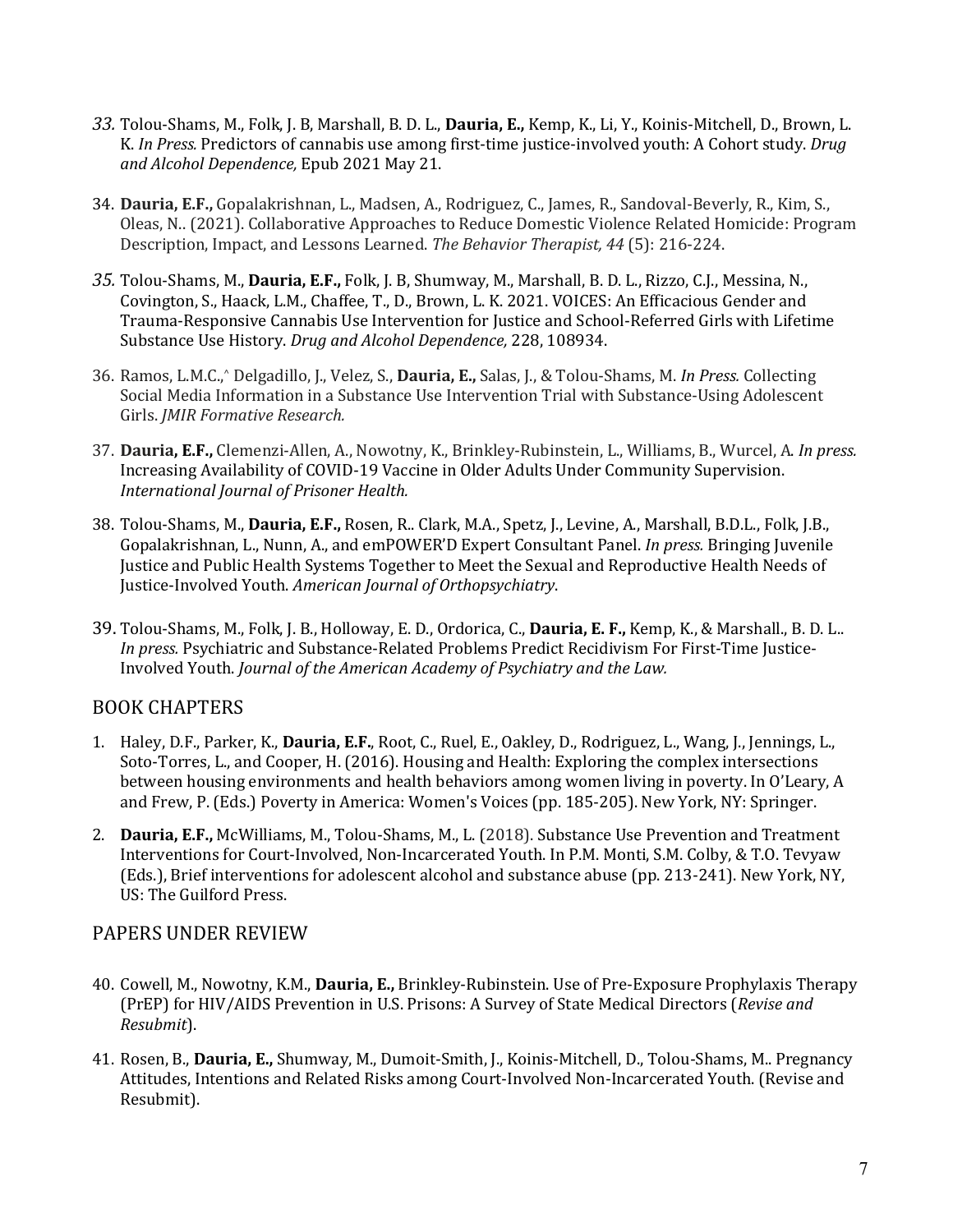- 42. **Dauria, E.F.,** Loomis, B., Tolou-Shams, M., Gerber, E.B.. Behavioral health needs and service linkage among youth involved in the juvenile legal system. (Under Review).
- 43. Dauria, E.F., Rodriguez, C., Tolou-Shams, M., Christopoulos, K.. Implementation strategies to screen, refer, and link justice-involved women to PrEP for HIV-prevention: Results from a multi-level qualitative study. (Under Review).
- **44. Dauria, E.F.,** Gopalakrishnan, L., Savenko, O., Sabadash, L., Tolou-Shams, M., Flanigan, T., Navarro, P., Castillo, T.. Acceptability of Strategies to Improve Access to HIV-Prevention and Substance Use Treatment Services for Young Adults on Probation in Ukraine. (Under Review).
- 45. James, J.E., **Dauria, E.F.,** Bazazi, A., Izenberg, J. Decarceration as pandemic mitigation strategy: Behavioral health implications for individuals with Serious Mental Illness and Substance Use Disorders. (Under Review).
- 46. Tolou-Shams, M., Holloway, E. D., Ordorica, C., Yonek, J., Folk, J. B., Dauria, E. F., Lehn, K., Ezimora, I., & Wiley, M. Leveraging technology to increase behavioral health services access for youth in the juvenile justice and child welfare systems: A cross-systems collaboration model. (Under Review).

#### PRESENTATIONS: PEER REVIEWED

- 1. Wodarski, S., Hunter-Jones, J., **Dauria, E.,** Bonney, L., Cooper, H., HOPE VI Public Housing Relocations and Binge Drinking Among Migrants. Oral Presentation. International Urban Health Conference. New York, NY: October 28, 2010.
- 2. **Dauria, E.,** Wolfgang, M., Barham, T., Bonney, L., Cooper, H.L.F. The nature of partnership development and maintenance among impoverished African-American men and women living in a violent community. Oral Presentation. 138th Annual meeting of the American Public Health Association. Denver, CO: November 9, 2010.
- 3. Dauria, E., Tong, T., Dominguez, K., Pals, S., Fein, S., Grummerstrawn, L., Gaur, A., Nesheim, S., Mitchell, C.D., IFPS II Consortium. Premastication of food for infants: Findings from the FDA/CDC Infant Feeding Practices Study II. Oral Presentation. 138th Annual meeting of the American Public Health Association. Denver, CO: November 10, 2010.
- 4. Cooper, H., Bonney, L., Wodarski, S., **Dauria, E.,** Swan, D., Hunter-Jones, J., Rothenberg, R. A. Longitudinal Analysis of Public Housing Relocations and Relocaters' Use of Alcohol and Other Drugs. Oral Presentation. American Association of Geographers' Annual Meeting. Seattle, WA: April 16, 2011.
- 5. **Russell, E.F\*,** Oakley, L., Arriola, K.R.J., Elifson, K.W., Cooper, H.L.F.. Male incarceration and women's sexual health: A comparative qualitative study among heterosexual African-American women. Oral Presentation. 141th Annual meeting of the American Public Health Association. Boston, MA: November 4, 2013.
- 6. Cooper, H.L.F.. Linton, S., Haley, D., Hunter-Jones, J., Kelley, M., Karnes, C., Ross, Z., del Rio, C., Adimora, A.A., Wingood, G., Rothenberg, R., Bonney, L., Dauria, E.F. Public housing relocations and relocaters' health: Post-relocation improvements in neighborhood conditions are associated with reductions in depressive symptoms, substance misuse, and biobehavioral HIV risk in a cohort of African-American adults. Oral Presentation. 142nd Annual meeting of the American Public Health Association. New Orleans, LA: November 19, 2014.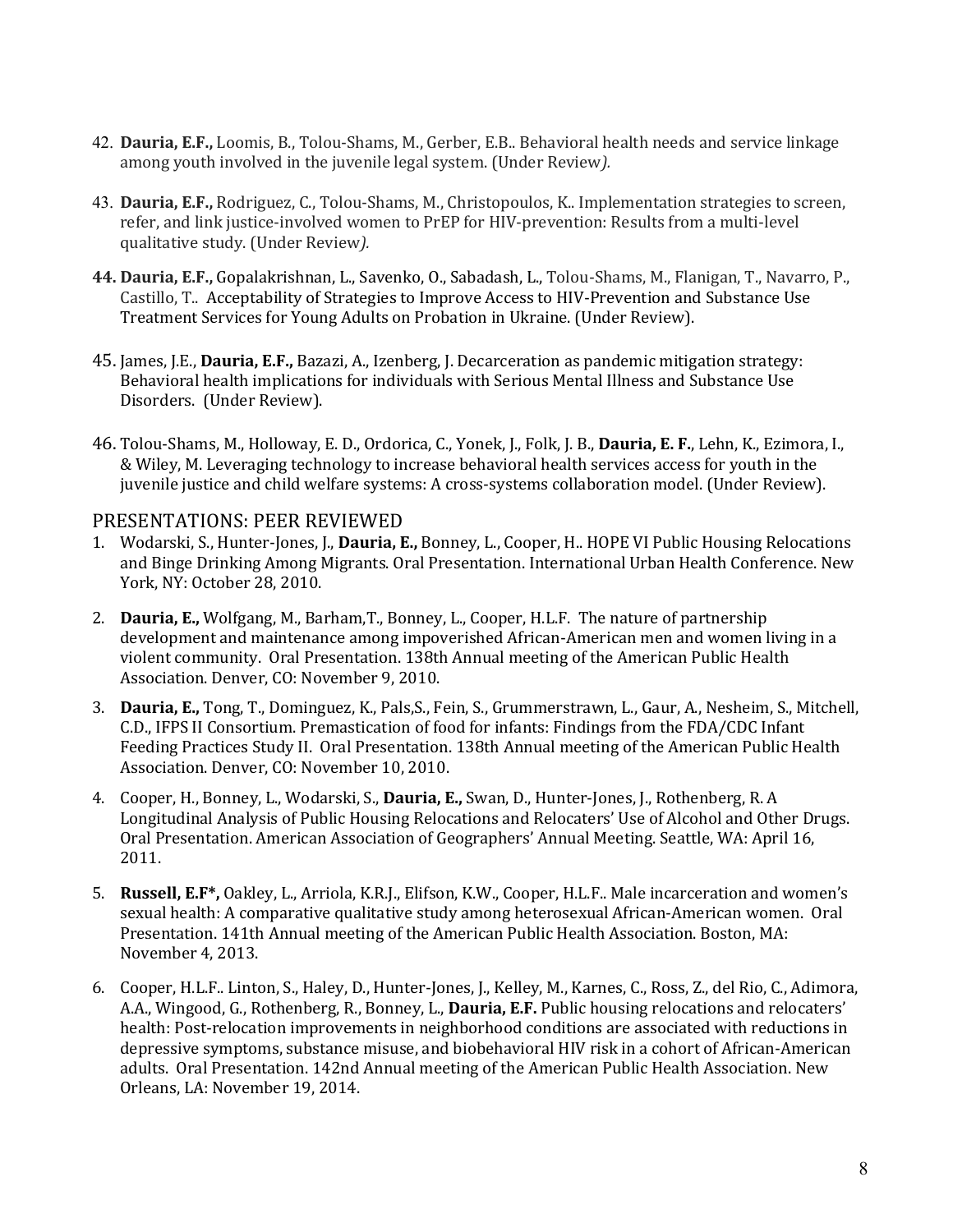- 7. Tolou-Shams, M., Conrad, S.M., **Dauria, E.F.,** Kemp, K., Meyers, W.C. Post-traumatic stress problems among youth referred for juvenile court clinic evaluation. Oral Presentation. American Psychology-Law Society Annual Conference. San Diego, CA: March 19, 2015.
- 8. Linton S.L., Cooper H.L.F., Luo R., Karnes C.C., Renneker K., Haley D.F, Dauria E.F., Hunter-Jones J, Ross Z, Wingood G, Adimora A, Bonney L, Rothenberg R. Relationships between improvements in neighborhood conditions and sexual network dynamics among adults relocating from public housing. 8thConference on HIV Pathogenesis, Treatment & Prevention of the International AIDS Society (2015). Vancouver, BC, Canada.
- 9. Haley DF, Parker K, Dauria E.F., Root C, Jennings L, Adimora AA, Ruel E, Kuo I, Frew PM, O'Leary A, Oakley D, Rodriquez L, Wang J, Hughes JP, Hodder SL, Soto-Torres L, and Cooper HLF. Health and policy implications of housing conditions, neighborhood environments, housing choice, and mobility among women living in high poverty and HIV prevalence areas in the United States: HPTN 064. Oral Presentation.143rd APHA Annual Meeting and Exposition. Chicago, IL: October 31-November 1, 2015.
- 10. **Dauria, E.F.,** Arriola, K.R.J., Elifson, K.W., Wingood, G., Cooper, H.L.F.. Male incarceration rates, spatial access to sexual health care and sexually transmitted infections: A moderation analysis. Oral Presentation. The North American Housing and HIV/AIDS Research Summit VII: Tackling the Social Drivers of HIV. Washington, D.C.: September 14, 2015.
- 11. **Dauria, E.F.,** Oakley, L., Haley, D.F., Wingood, G., Jacob Arriola, K., Elifson, K., Cooper, H.L.F. Power and sexual decision making in the context of male incarceration and imbalanced sex ratios. Oral Presentation. 2015 National HIV Prevention Conference. Atlanta, GA: December 6-9, 2015.
- 12. Brogan L., **Dauria, E.F.**, Goldstein, N., Tolou-Shams, M.. Motivation to parent: Does it affect justiceinvolved youth's motivation to change their substance use behaviors? Oral Presentation. 2016 Psychology-Law Society Conference. Atlanta, GA: March 11, 2016.
- 13. **Dauria, E.F.,** Bachmaha, M., Skipalska, H., Ompad, D., Tolou-Shams, M. The Effectiveness of the STEPS HIV-Prevention Training Program on Juveniles in Penitentiary Institutions, Ukraine. Oral Presentation. Academic and Health Policy Conference on Correctional Health Annual Conference. Baltimore, MA: March 17, 2016.
- 14. Tolou-Shams, M., Dauria, E.F., Prevention at Point of Initial Court Contact: Health Risk Behaviors Among First-Time Offending Youth Diverted from Incarceration. Oral Presentation. Society for Prevention Research. San Francisco, CA: June 2, 2016.
- 15. Dauria, E.F., Tolou-Shams, M., Levine-Murray, A., Lipman, M., Comfort, M., Christopoulos, K. "We need this!": PrEP awareness and acceptability among women involved in the criminal justice system. Oral Presentation. 12th International Conference on HIV Treatment and Prevention Adherence. Miami, FL: June 5, 2017.
- 16. Dauria, E.F., Aibana, O., Bachmaha, M., Ryback, N., Kiriazova, T., Makarenko, O., Flanigan, T., Murray, M., Petrenko, V.. "Everyone has turned away": A qualitative study examining the impact of stigma on adults diagnosed with TB in Ukraine. Oral Presentation. 2017 American Public Health Association Meeting and Exposition Annual Meeting and Exposition. Atlanta, GA: November 7, 2017.
- 17. Dauria, E.F., Haas, A., Tompkins, D.A. Treatment linkage and engagement outcomes from a patient navigation program for individuals hospitalized with complications of opioid use disorder. Oral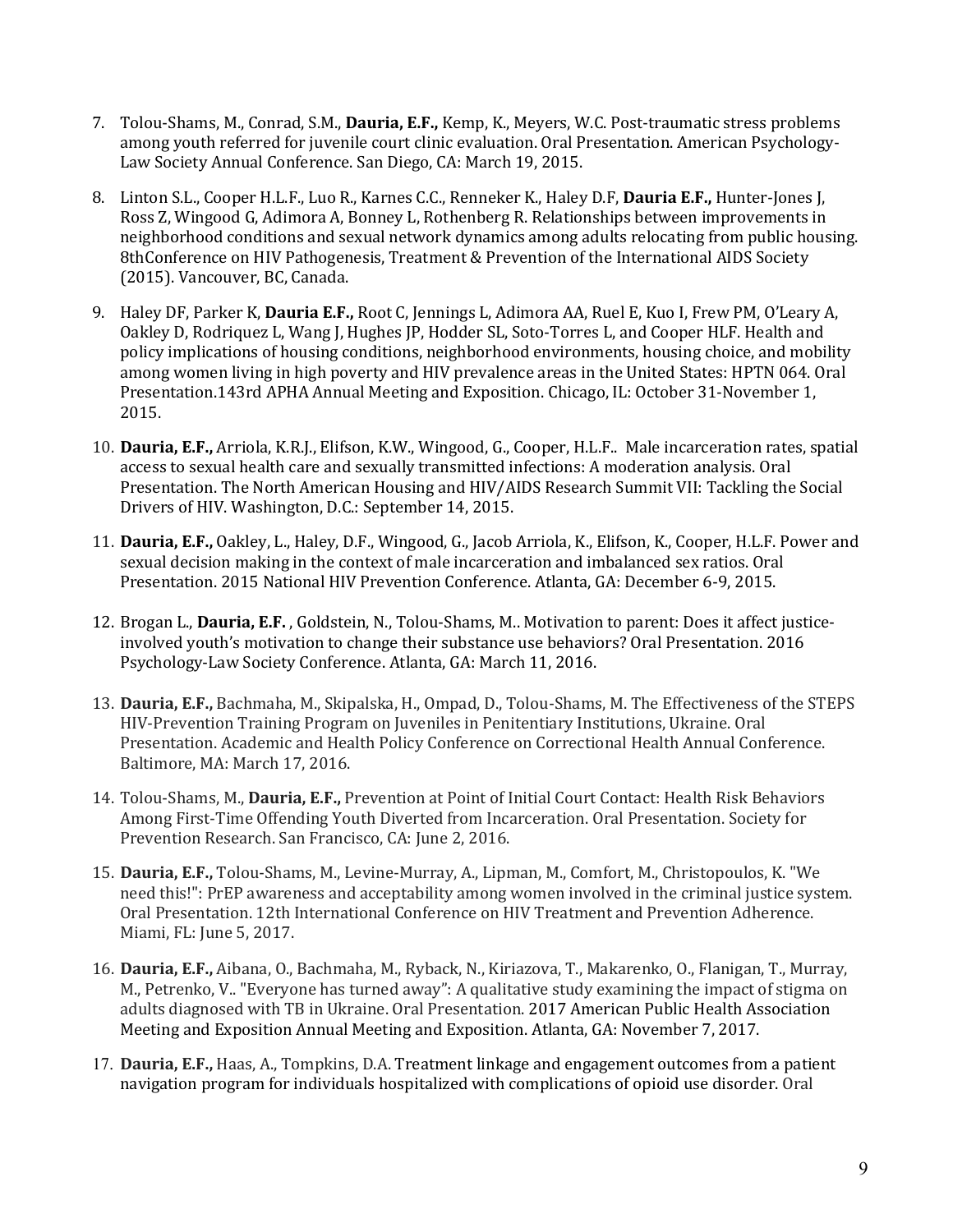Presentation. 2020 American Public Health Association Meeting and Exposition Annual Meeting and Exposition. San Francisco, CA: November 2020.

- 18. Oleas, N., Madsen, A., Gopalakrishnan, L., Rodriguez, C., Dauria, E.F. Preventing domestic violence homicides: Developing and implementing a multidisciplinary strangulation task force. Oral Presentation. 2020 American Public Health Association Meeting and Exposition Annual Meeting and Exposition. San Francisco, CA: November 2020.
- 19. Dauria, E.F., Gopalakrishnan, L.^, Rodriguez, C., Tolou-Shams, M., System-stakeholder collaboration and domestic violence (DV) service connection: "the pieces are there but they don't interlock". Oral Presentation. 2020 American Public Health Association Meeting and Exposition Annual Meeting and Exposition. San Francisco, CA: November 2020.
- 20. **Dauria, E.F.**, Rodriguez, C., Tolou-Shams, M. The Neighborhood Environment and Adolescent Dating Violence Among First-Time Offending Justice-Involved Youth. Oral Presentation. 2020 American Academy of Child and Adolescent Psychiatry. San Francisco, CA: October 2020.
- 21. Folk, J., Tolou-Shams, M., Marshall, B., Dauria, E.F., Kemp, K., Koinis-Mitchell, D., Brown, L.K.. Cannabis Use Early-Onset and Initiation Among First-Time Justice Involved Youth. Oral Presentation. 2020 American Academy of Child and Adolescent Psychiatry. San Francisco, CA: October 20, 2020.
- 22. Gopalakrishnan, L.<sup>^</sup>, Rodriguez, C., Tolou-Shams, M., **Dauria, E.F.** "Not 'one-size-fits-all'": Alternative uses and applications of a domestic violence (DV) homicide risk screening tool. 2020 American Public Health Association Meeting and Exposition Annual Meeting and Exposition. San Francisco, CA: November 2020.
- 23. Teran, C. ^, Christopolous, K., Tolou-Shams, M., Shumway, M., **Dauria, E.F.** Stakeholder views on a peer-led PrEP linkage navigation intervention for women involved in the criminal legal system in the US. 2021 American Public Health Association Meeting and Exposition Annual Meeting and Exposition. Denver, CO: October 25, 2021.

### PRESENTATIONS: POSTER SESSIONS

- 1. **Dauria, E..** (2006). A Critical Assessment of the Supports and Services Available for Orphans and Vulnerable Children. Poster Session at the 2006 Annual International Research Forum, The Centre for International Health at The University of Toronto, Toronto, ON.
- 2. Brock, M., Dauria, E., Feldman,L., Gandhi,P., Hardikar,A., Ratto,J., Rahman,J.(2009). Harmful Traditional Practices: A Human Rights, Harm Reduction Approach. Poster session at the 2009 American Public Health Association Annual Meeting and Exposition, Philadelphia, PA.
- 3. **Russell, E.F.\*,** Oakley, L. Jacob Arriola, K.; Elifson, K.; Cooper, H.L.F. (2013). Male incarceration and Sexual Health: A Qualitative Study Among Heterosexual African American Women. Poster session at the 2013 Society of Behavioral Medicine Annual Meeting and Scientific Sessions, San Francisco, CA.
- 4. **Dauria, E.F.,** Kemp, K., Williford, D., Conrad, S., Meyers, W.C., Tolou-Shams, M. (2015). Post-traumatic stress problems among youth referred for juvenile court clinic evaluation. Poster Session at the 2015 Mind Brain Research Day, Brown University, Providence, RI.
- 5. Yonek, J., Dauria, E.F., Kemp, K., Konis-Mitchell, D., Tolou-Shams, M.. (2017) Factors associated with mental health services use by first-time offending, court-involved, non-incarcerated youth. Poster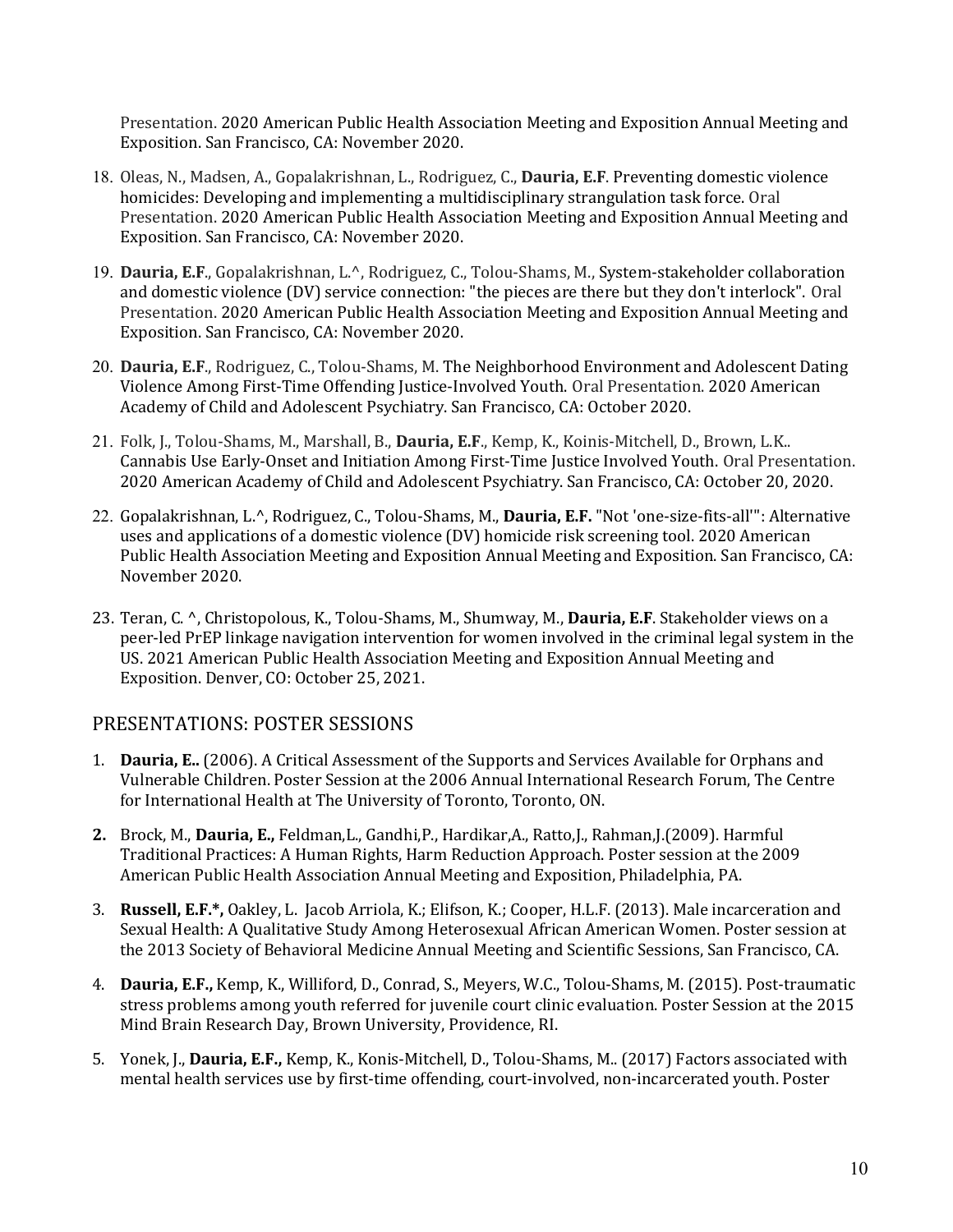Session at the 2017 American Public Health Association Meeting and Exposition Annual Meeting and Exposition. Atlanta, GA.

- 6. Tolou-Shams, M., **Dauria, E.F.**, Levine, A., Rosen, R. (2017) Justice and Public Health: Bridging Systems to Advance Sexual and Reproductive Health Equity for Justice-Involved Youth. Poster Session at the 11<sup>th</sup> Annual UCSF Health Disparities Research Symposium. San Francisco, CA.
- 7. Hirschtritt, M.E., Dauria, E.F., Marshall, B.D.L., Tolou-Shams, M. (2017). Mental Health of Sexual Minority Justice Youth. Poster Session at the American Academy of Psychiatry and the Law Annual Meeting, Denver, CO, USA.
- 8. **Dauria, E.F.,** Tolou-Shams, M., Levine-Murray, A., Lipman, M., Comfort, M., Christopoulos, K. (2017). Multilevel factors shaping PrEP awareness, acceptability, and potential initiation among women involved in the criminal justice system: A qualitative study. Poster Session at the 2017 National Centers for AIDS Research Meeting. Washington D.C..
- 9. **Dauria, E.F.,** Tolou-Shams, M.. (2018). Social determinants of substance use and sexual risk behaviors among court-involved, non-incarcerated first-time juvenile offenders. Poster Session at the 11th Academic and Health Policy on Conference on Correctional Health. Houston, TX.
- 10. Rosen, B., **Dauria, E.,** Tolou-Shams, M. Pregnancy attitudes and intentions among first-time offending youth. Poster presented at: University of California San Francisco Resident Research Symposium; 2018 June 11; San Francisco, CA.
- 11. Rosen, B., **Dauria, E.,** Tolou-Shams, M. Pregnancy attitudes and intentions among first-time offending youth. Poster presented at: American Academy of Child and Adolescent Psychiatry; 2018 October 25; Seattle, WA.
- 12. Rosen, B., Ramos, L., Velez, S., **Dauria, E.,** Tolou-Shams, M. Impact of trauma on acceptability of sexual health interventions among justice-involved youth. Poster presented at: American Psychological Association Annual Meeting; 2019 May 18-22; San Francisco, CA.
- 13. Haas, A., Dauria, E.F., Tompkins, A., From the Hospital to the Community: A Successful Use of Patient Navigation Provided to an Individual with Opioid Use Disorder Enrolled in Project HOUDINI LINK. Poster presented at: The 43<sup>rd</sup> Association for Medical Education and Research in Substance Abuse (AMERSA); 2019 November 8; Boston, MA.
- 14. *^Velez, S., Gopalakrishnan, L., Ramos, L., Rodriguez, C., Tolou-Shams, M., Christopoulos, K., Dauria,* **E.F.** Factors shaping health care access and engagement among women recently involved in the criminal justice system. Poster session presented at the 13<sup>th</sup> Annual University of California, San Francisco Health Disparities Research Symposium; 2019, October 14; San Francisco, CA.
- 15. ^Ramos, L., Delgadillo, J., Dauria, E., Salas, J., Folk, J., Velez, S., Tolou-Shams, M. The feasibility of collecting social media data from justice-involved youth within a behavioral health intervention study. Poster presented at: The annual meeting of the Association for Behavioral Cognitive Therapies; 2019 November; Atlanta, GA.
- 16. \*Velez, S., Gopalakrishnan, L., Rodriguez, C., Ramos, L., Tolou-Shams, M., Christopoulos, K., & **Dauria, E.** Facilitators and barriers to sexual healthcare utilization among criminal justice-involved women: Perspectives from justice-involved women and systems-stakeholders. Poster selected to be presented at : the Academic and Health Policy Conference on Correctional Health, Raleigh, North Carolina; 2020, June.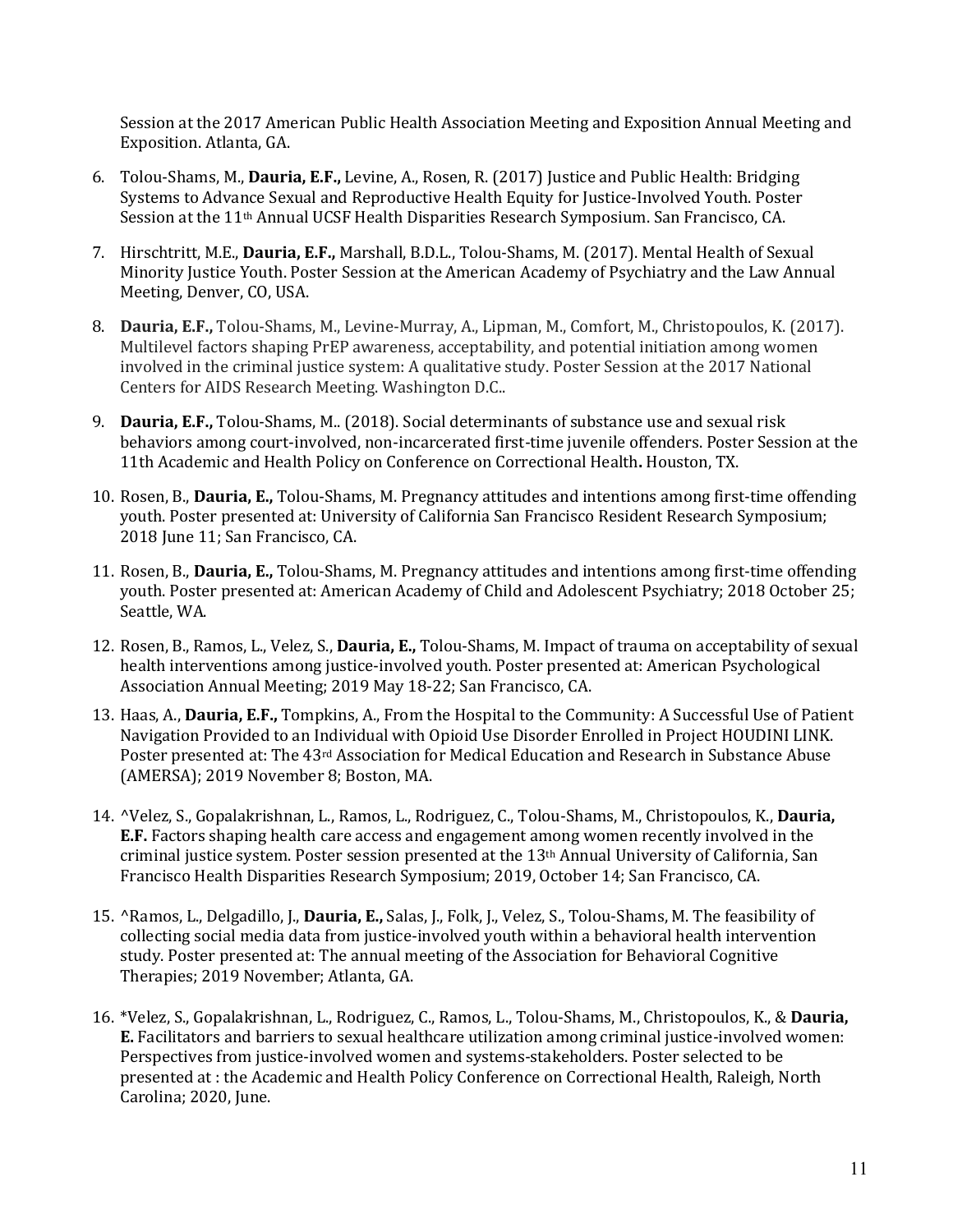- 17. Tolou-Shams, M., Folk., J.B., **Dauria, E.,** Del Cid, M., Holloway, E. D., & Yonek, J. (2021). Leveraging technology to improve behavioral health services access and outcomes among systems-involved youth and families. Poster presented at the 2021 UCSF Health Services conference, Twitter.
- 18. **Dauria, E.,** Loomis, B., Mhatre, P., Tolou-Shams, M., Gerber, E.B. (2021). Examining Behavioral Health Needs and Service Linkage among Youth Involved in the Juvenile Justice System. Poster presented at the 2021 UCSF Health Services conference, Twitter.
- 19. Gopalakrishnan, L.<sup>^</sup>, Yonek, J., **Dauria, E.F.** Domestic violence survivor experiences in the Lethality Assessment Program. 2021 American Public Health Association Meeting and Exposition Annual Meeting and Exposition. Denver, CO: October 22, 2021.

### **TEACHING EXPERIENCE**

| 2013        | Qualitative Research Methods for Global Health, Qualitative Data Analysis; Rollins<br>School of Public Health at Emory University (Teaching Assistant)    |
|-------------|-----------------------------------------------------------------------------------------------------------------------------------------------------------|
| 2011        | Conduct of Evaluation Research, Survey Methods, Qualitative Research Methods;<br>Rollins School of Public Health at Emory University (Teaching Assistant) |
| 2010        | BSHE 520: Theory in Behavioral Sciences and Health Education, Rollins School of<br>Public Health at Emory University (Teaching Assistant)                 |
| 2007 - 2009 | Personal Health; Emory University (Head Teaching Assistant)                                                                                               |

### **SERVICE**

#### UNIVERSITY SERVICE

#### *Committee Participation*

2021- 2021 Anti-Racism Work Group; Faculty Recruitment, Retention, Advancement, And Pay Equity Working Group Subcommittee Department of Psychiatry and Behavioral Sciences, University of California San Francisco

#### 2019

| Justice,    |
|-------------|
| Substance   |
| Use, and    |
| HIV/AIDS    |
| Involved    |
| Populations |
| (J-SHIP)    |
| Steering    |
| Committee,  |
| National    |
| Centers for |
| <b>AIDS</b> |
| Research    |
|             |

Justice, 

2019 - 2021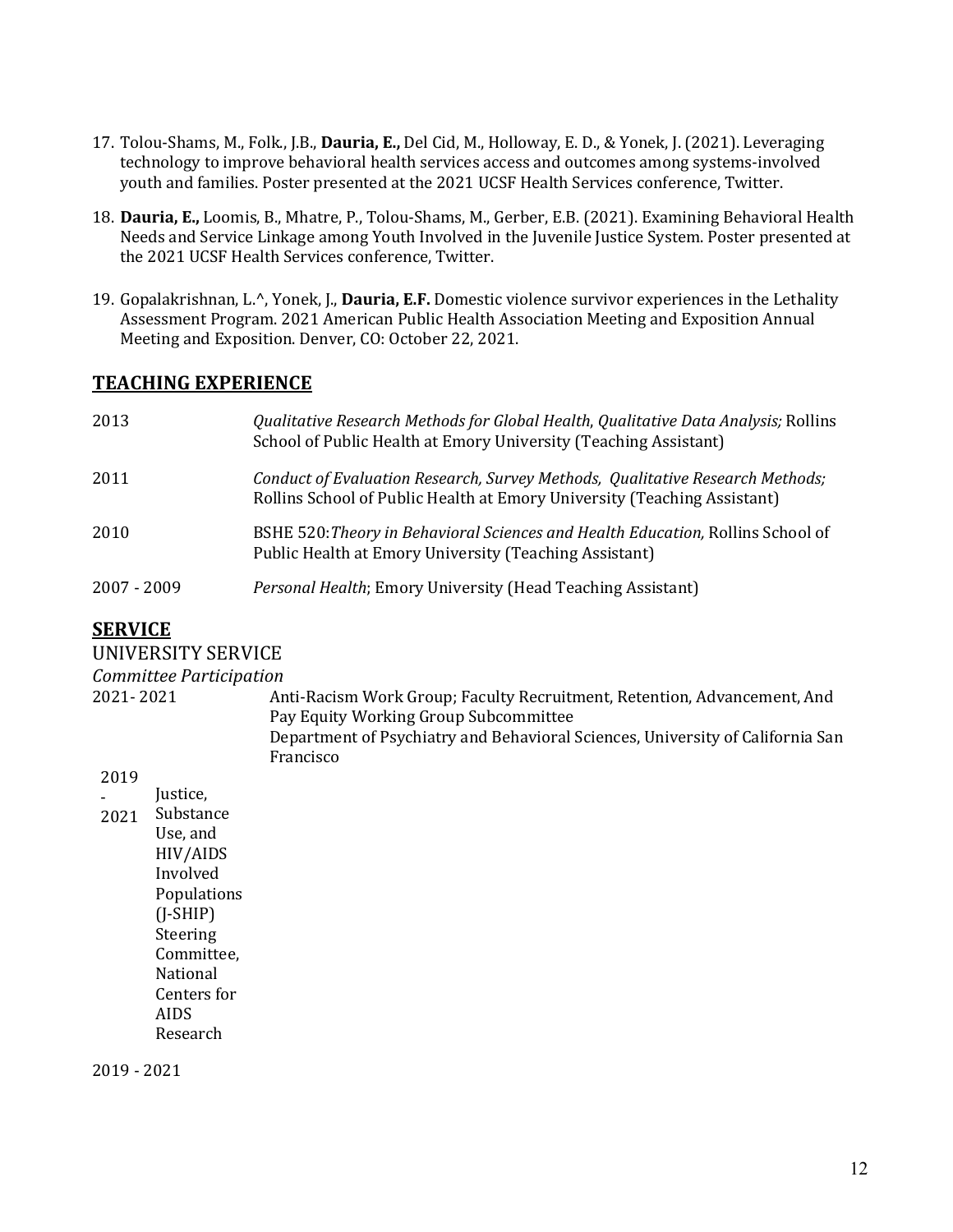|                      | Climate Change and Mental Health Task Force, Research and Evaluation Work<br>Group, Department of Psychiatry and Behavioral Sciences, University of<br>California San Francisco                                                                                                  |
|----------------------|----------------------------------------------------------------------------------------------------------------------------------------------------------------------------------------------------------------------------------------------------------------------------------|
| $2020 - 2021$        | <b>Caregiver Task Force</b><br>Department of Psychiatry and Behavioral Sciences, University of California San<br>Francisco                                                                                                                                                       |
| $2016 - 2020$        | Differences Matter Action Group, School of Medicine, University of California,<br>San Francisco                                                                                                                                                                                  |
| $2015 - 2016$        | Justice and Health Consortium, University of California                                                                                                                                                                                                                          |
| 2014 - 2015          | Diversity Committee, Department of Psychiatry and Human Behavior, Brown<br>University                                                                                                                                                                                            |
| 2012 - 2014          | Program for Scholarly Integrity, Laney Graduate School, Emory University                                                                                                                                                                                                         |
| $2009 - 2014$        | Emory University Martin Luther King Jr., Community Service Award Committee                                                                                                                                                                                                       |
| <b>Invited Talks</b> |                                                                                                                                                                                                                                                                                  |
| 2019                 | Understanding and Addressing Health Disparities: Applying Qualitative Methods;<br>Invited Talk for T32 Postdoctoral Trainee Seminar; Department of Psychiatry,<br>University of California San Francisco                                                                         |
| 2017                 | "We need this!": Multi-level factors shaping PrEP awareness, acceptability, and<br>implementation among women involved in the criminal justice system; Invited<br>Talk for T32 Postdoctoral Trainee Seminar; Department of Psychiatry,<br>University of California San Francisco |
|                      | Guest Lectures for Rollins School of Public Health, Emory University                                                                                                                                                                                                             |
| 2013 - 2014          | Theory in Behavioral Sciences and Health Education; Qualitative Data Analysis;<br>Genetic Counseling Research Methods Seminar.                                                                                                                                                   |
| $2012 - 2013$        | Theory in Behavioral Sciences and Health Education; Qualitative Research                                                                                                                                                                                                         |

#### *Miscellaneous Talks*

Methods 

- **1. Dauria, E..** Preliminary findings from: When to Tell: The timing and type of HIV-status disclosure in youth in the LEGACY cohort study. Presentation to the Centers for Disease Control and Prevention's LEGACY Conference, Atlanta, GA: November 5, 2008.
- 2. Russell, E.F., Kramer, M., Cooper, H., Grabram-Mendola, S., Senior-Crosby, D., Arriola, K.R.J.. Metropolitan area Racial Residential Segregation, Neighborhood Racial Composition, and Breast Cancer Mortality. Presented to the Macro-Social Determinants of Health Certificate Program, Rollins School of Public Health, Emory University. Atlanta GA, October 2011.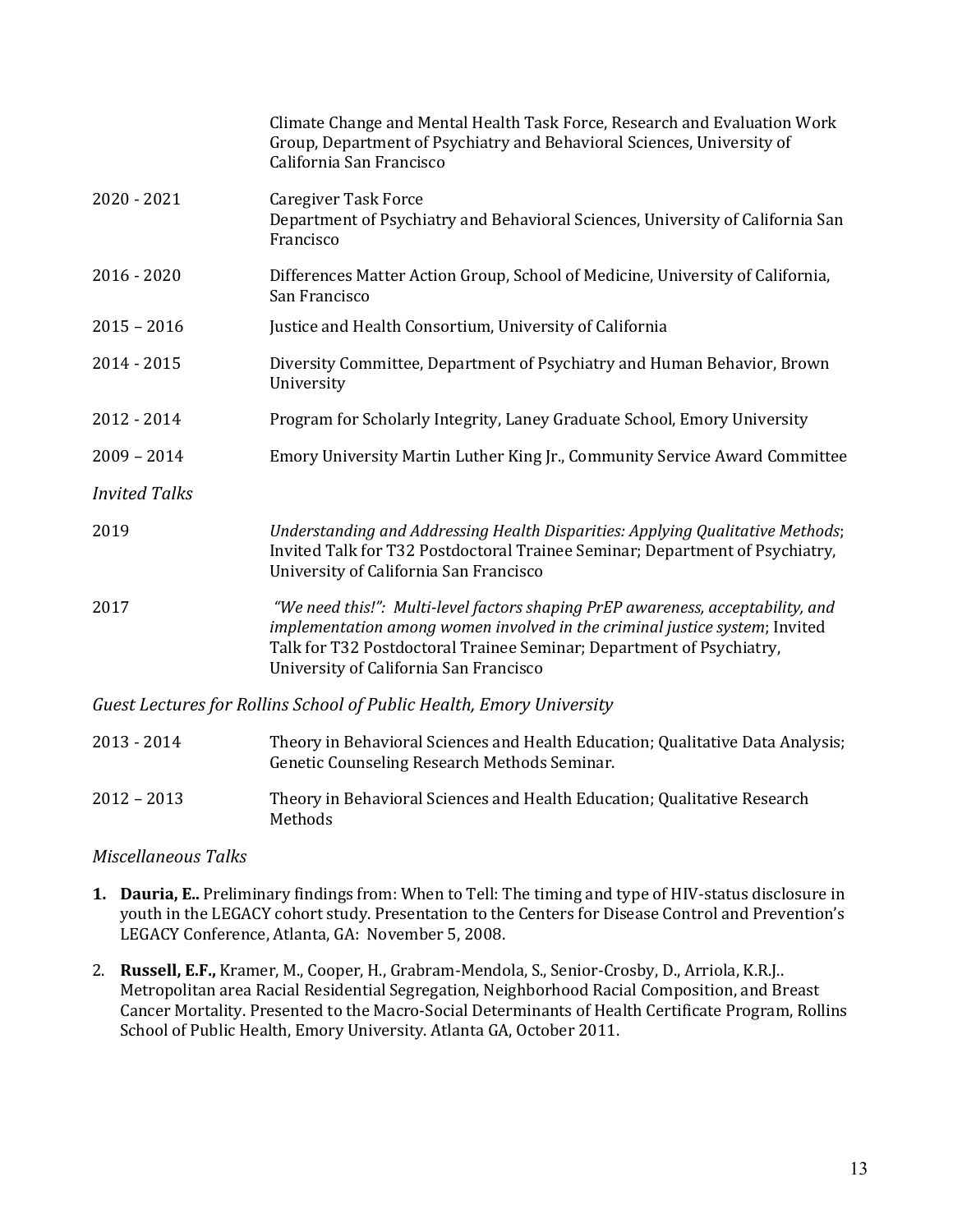**3. Russell, E.F.** Conducting Research in the Field: Examining Male Incarceration, the Health Care Service Environment and Sexual Health. Presented to the Survey of Public Health course, Agnes Scott College. Atlanta, GA, November 2012.

## PROFESSIONAL SERVICE

| Peer Review Activities: Grants<br>2021 | Ad hoc reviewer, National Institute on Drug Abuse, Digital Technologies to<br>Address the Social Determinants of Health in Context of Substance Use<br>Disorders $(6/4/2021)$                                                                                                                                                                                                                                                                                            |
|----------------------------------------|--------------------------------------------------------------------------------------------------------------------------------------------------------------------------------------------------------------------------------------------------------------------------------------------------------------------------------------------------------------------------------------------------------------------------------------------------------------------------|
| PROFESSIONAL SERVICE                   |                                                                                                                                                                                                                                                                                                                                                                                                                                                                          |
|                                        | Peer Review Activities: Manuscripts and Conferences                                                                                                                                                                                                                                                                                                                                                                                                                      |
| 2021                                   | Ad hoc reviewer, National Institute on Drug Abuse (NIDA), Digital Technologies<br>to Address the Social Determinants of Health in Context of Substance Use Disorders<br>(6/4/2021)                                                                                                                                                                                                                                                                                       |
| $2020$ – Present                       | Associate Editor for Behavioral Health.                                                                                                                                                                                                                                                                                                                                                                                                                                  |
| $2014$ – Present                       | Ad hoc reviewer for Drug and Alcohol Dependence, American Journal of Public<br>Health, AIDS and Behavior, Substance Abuse, Journal of Family Medicine, Journal of<br>Health Care for the Poor and Underserved, International Journal of Prisoner<br>Health, Journal of Adolescent Health, Women's Health Issues, Child Abuse and<br>Neglect, BMJ Open, Journal of Psychoactive Drugs, Journal of General Internal<br>Medicine, and Annals of Public Health and Research. |
| $2017 - 2019$                          | Associate Editor for BMC Public Health.                                                                                                                                                                                                                                                                                                                                                                                                                                  |
| 2014                                   | Conference abstract reviewer for the "Population, Reproductive and Sexual<br>Health" program for the 142 <sup>nd</sup> annual meeting of the American Public Health<br>Association.                                                                                                                                                                                                                                                                                      |

## SELECT SERVICE WORK WITH THE COMMUNITY

| $2019 - 2020$<br>Scientific Engagement Working Group, International AIDS Conference, Member<br>San Francisco, CA                                                                  |  |
|-----------------------------------------------------------------------------------------------------------------------------------------------------------------------------------|--|
| $2016 - 2017$<br>Mayor's Task Force on Anti-Human Trafficking, Member<br>San Francisco, CA                                                                                        |  |
| $2014 - 2015$<br>Rhode Island Drug Overdose Prevention and Rescue Coalition, Member<br>Naloxone Access and Education in the School Setting Subcommittee, Member<br>Providence, RI |  |
| $2009 - 2014$<br>Atlanta Harm Reduction Coalition Inc., Board of Directors<br>Atlanta, GA                                                                                         |  |
| $2007 - 2009$<br>Atlanta Harm Reduction Coalition Inc., Outreach Volunteer                                                                                                        |  |